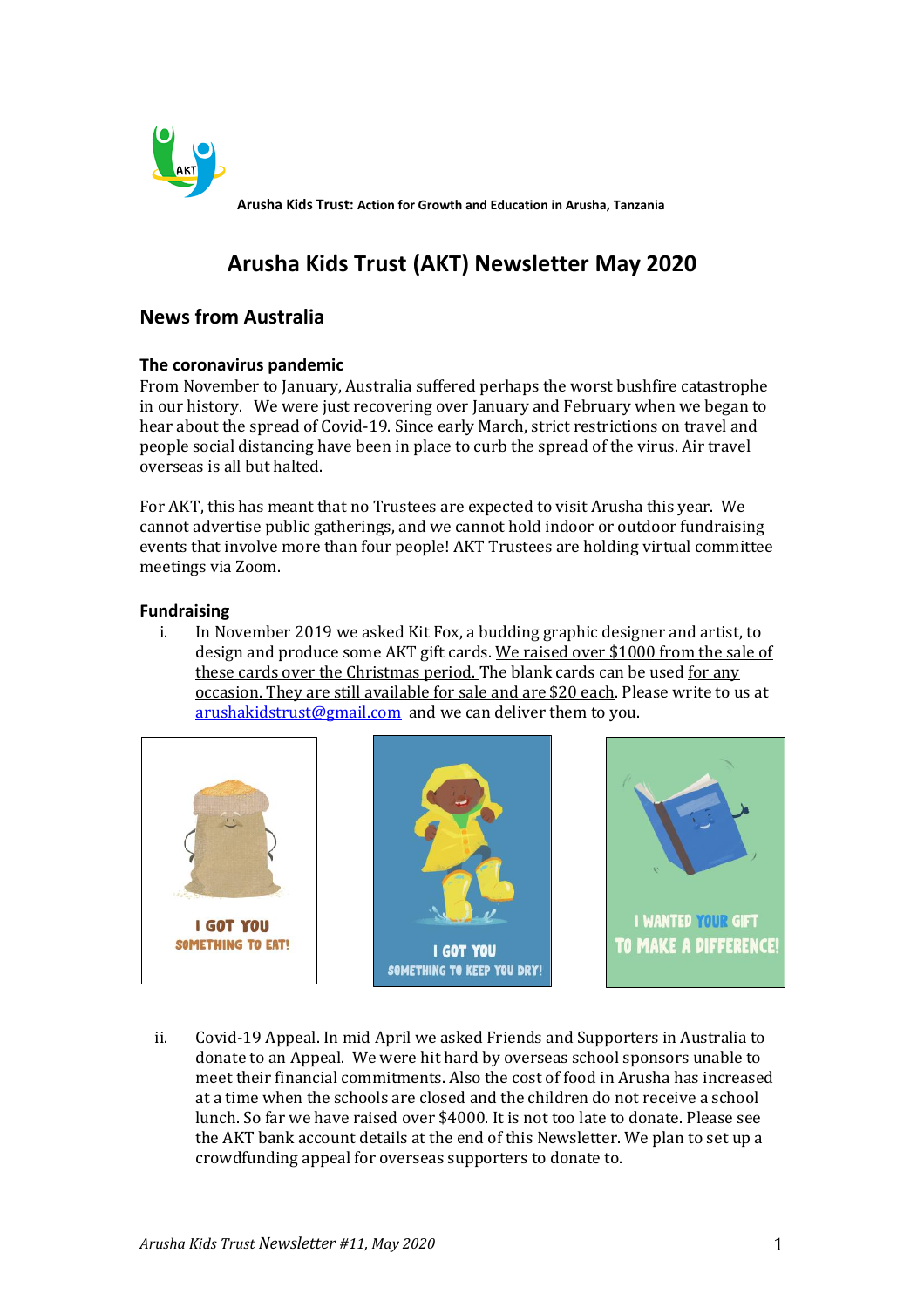# **News from Arusha, Tanzania**

**Coronavirus update** The spread of the virus across Africa is slowly gaining momentum. In Tanzania there are about 500 reported cases so far. At the end of March the Tanzanian Government introduced restrictions including the closure of all education institutions.

# **Development affecting the SAO children**



In our last Newsletter we reported that the Order of Sisters of the Holy Spirit were building a private school behind the SAO buildings. This photo was taken in December 2019 and shows a two storey building well under way. The school is being built on land the SAO children used to play on.

# **News about the children we sponsor**

We can report some excellent news about the children at the end of their school year in 2019 and over the first term of 2020.

# **Jackline appointed Head Girl of Haradali Pre and Primary School**



**A very shy Jackline in 2014 Head Girl Jackline (at right)**

Jackline has been sponsored through AKT since 2015. She is in Class 6, her penultimate year at the school. On March 9th we received the exciting news that she had become Head Girl of the school. This has been an amazing journey for this girl who was so shy when Kathy met her in 2014. Unfortunately we were informed on March 14th that all schools had closed due to Covid-19.



#### **Stephano graduates from Unambwe Secondary School**



When we first met Stephano he was the only child from SAO studying at Leganga Primary School. The school does not rank well in the annual tables of national school exam results. In 2016 Stephano was sponsored through AKT to attend Unambwe secondary school. We are very pleased to tell you that he worked hard and graduated with a Division 4 result at the end of 2019.

*Arusha Kids Trust Newsletter #11, May 2020* 2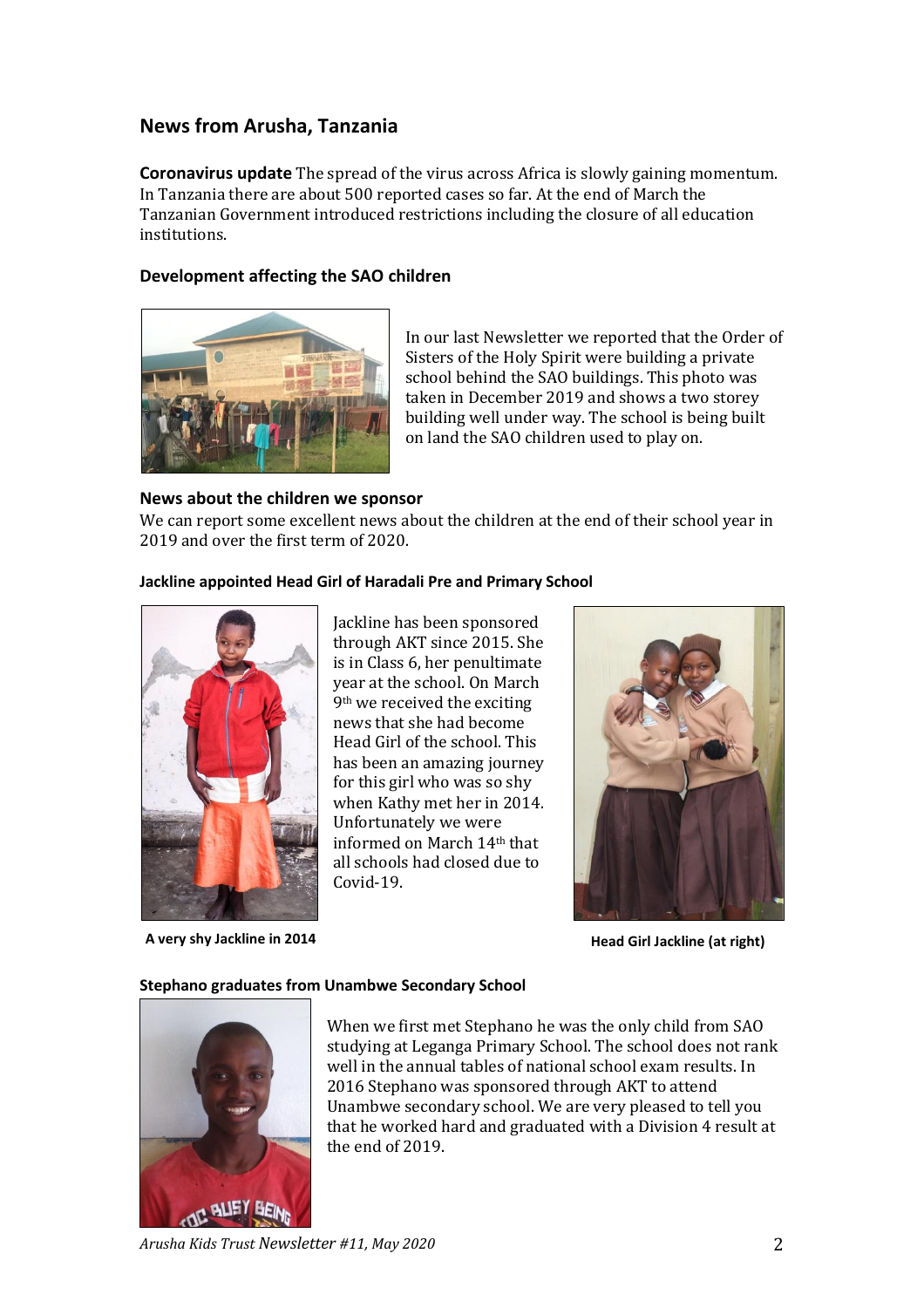#### **Success for our other Secondary school students**

At the end of 2019 three of our sponsored secondary students sat the Form 2 National Assessment (FTNA) exams. Elizabeth studies at Unambwe Secondary School while Augustino and Edwin attend Haradali Winners Secondary School. All three did really well with Augustino in Division I, the top band. Elizabeth and Edwin both achieved a good Division II result.



**Elizabeth Augustino (L) and Edwin**



# **More SAO children sponsored to Haradali Winners Secondary School**

At the end of 2019 three more young people from SAO passed the national end of primary school exams and gained places at Haradali Winners. Congratulations to John who obtained a grade A in these important exams. Witness and Joel have both been sponsored privately for many years by Megan from the US. They each obtained a Grade B and also secured places at this school.







**Joel John Witness**

#### **Godlisten, Jesca and Rajabu - is their future in jeopardy?**

Godlisten is in Form 4, the final year of study at Haradali Winners Secondary School. Jesca and Rajabu are in Standard 7, the final year of primary school. They both elected to board at Haradali Pre and Primary School this year so they could concentrate on their studies. They had just got settled in when all schools were closed due to the pandemic.

Nobody knows how long the schools will be closed for. Nor do we know how the Tanzanian Government will deal with the problem of lost school time and the 2020 examinations. Remote learning is not possible as many homes have no power and the vast majority of children do not have access to laptops. It is a tough time for everyone but it must be particularly worrying for these three students (photos on page 4).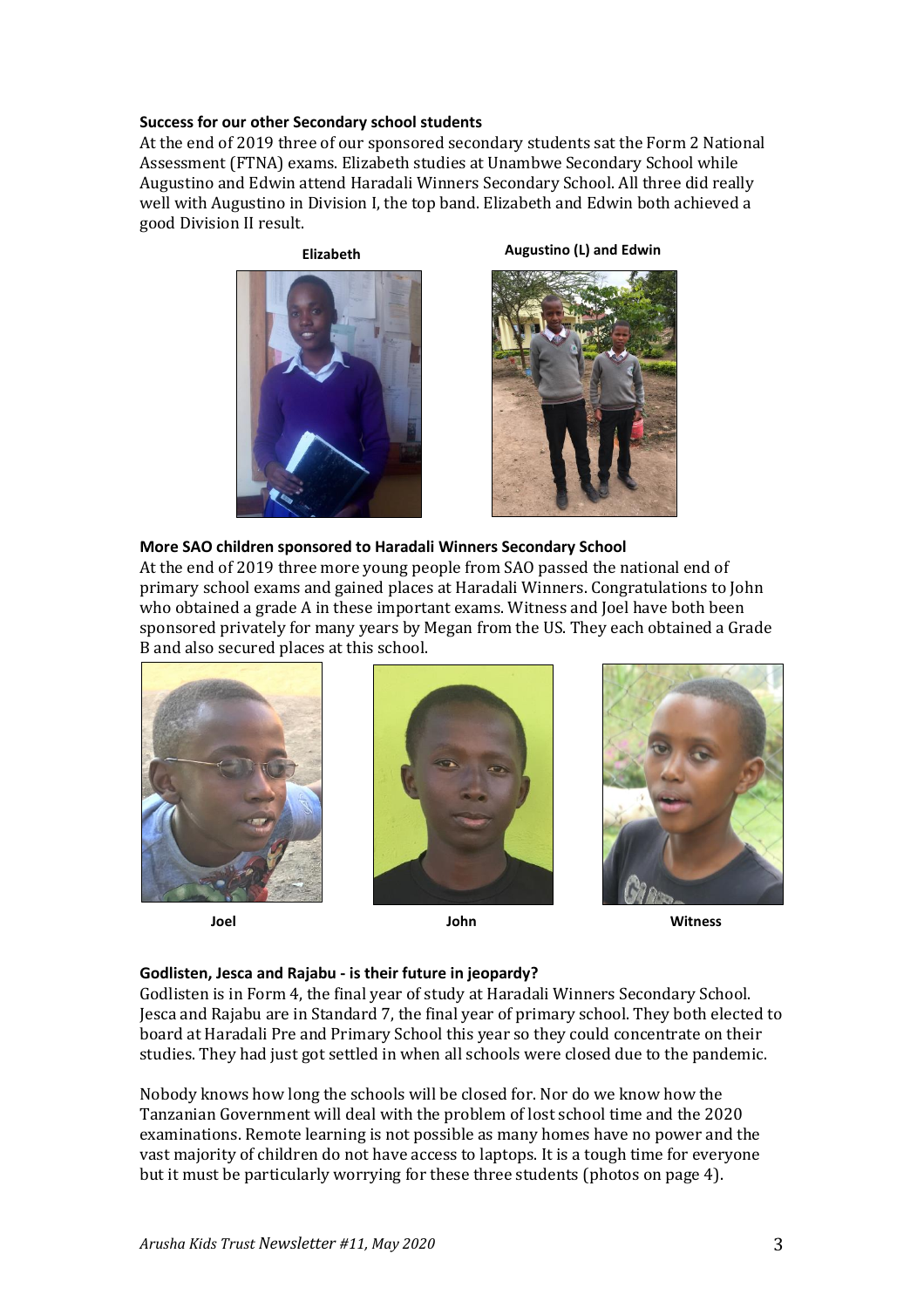

 **Godlisten Jesca Rajabu**





# **Patrick doing well at Arusha Technical College**

We sponsored Patrick through two years of secondary education because he wanted to go to college to obtain a certificate in Motor Vehicle Mechanics. He is now in the third (final) year of the certificate course. In 2019 he had to carry out a research project which involved him travelling to a series of towns in Tanzania to obtain the data he needed. His mark for this project was a stunning 92%.

#### **A search for more sponsors**

In November 2019 we put out a call for new sponsors. We needed sponsors for some children we had already placed in school. We also hoped to recruit sponsors for two girls who had recently arrived at SAO. We were able to recruit four new sponsors prepared to support a child each year for the duration of their primary or secondary education. Thank you all for coming board.

#### **Blue Sky Pre and Primary School News**

As a result of our successful campaign for more school sponsors we enrolled Naomi and Anastasia in Blue Sky School in January. This is the start of the academic year. Both girls are eight years old and very happy to be back in the classroom.



**Shalom with Naomi Anastasia** 



# **Arusha Schools Supporting others during the Covid-19 crisis Blue Sky School**

We are in regular contact with Elena Ramos, the Head Teacher of this school. The school has some donated funds that they are using to buy food, soap and sanitiser for the poorest families in their area. Here they deliver beans, rice, cooking oil, detergent and hand wash to SAO (see photo page 5).